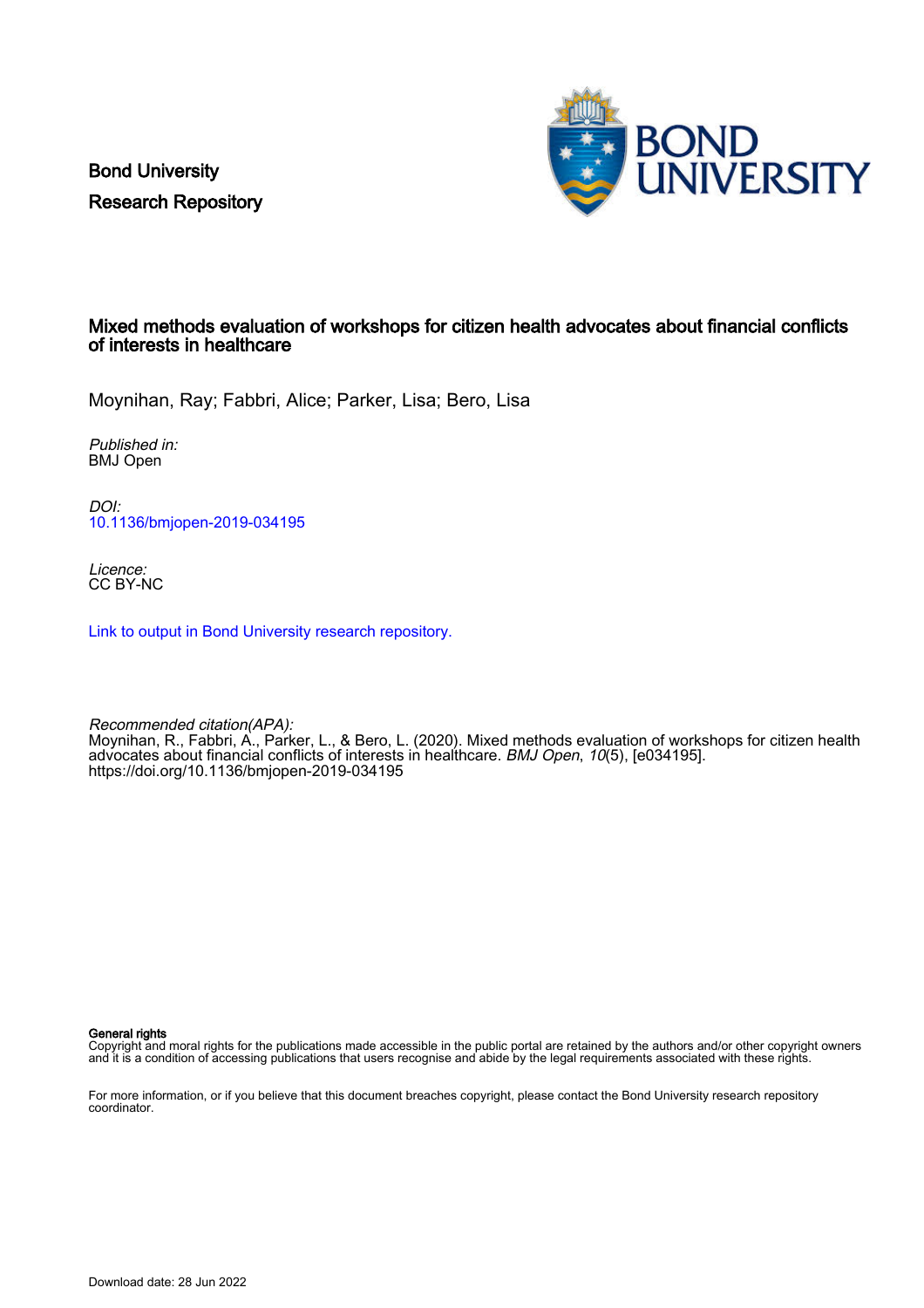# **BMJ Open Mixed methods evaluation of workshops for citizen health advocates about financial conflicts of interests in healthcare**

RayMoynihan  $\bigcirc$ ,<sup>1</sup> Alice Fabbri,<sup>2</sup> Lisa Parker  $\bigcirc$ ,<sup>3</sup> Lisa Bero<sup>2</sup>

## **ABSTRACT**

**To cite:** Moynihan R, Fabbri A, Parker L, *et al*. Mixed methods evaluation of workshops for citizen health advocates about financial conflicts of interests in healthcare. *BMJ Open* 2020;10:e034195. doi:10.1136/ bmjopen-2019-034195

► Prepublication history and additional material for this paper are available online. To view these files, please visit the journal online (http://dx.doi. org/10.1136/bmjopen-2019- 034195).

Received 10 September 2019 Revised 02 February 2020 Accepted 25 March 2020

#### Check for updates

© Author(s) (or their employer(s)) 2020. Re-use permitted under CC BY-NC. No commercial re-use. See rights and permissions. Published by RM<sub>J</sub>

<sup>1</sup>Institute for Evidence-Based Healthcare, Bond University, Gold Coast, Queensland, Australia

2 Charles Perkins Centre and School of Pharmacy, Faculty of Medicine and Health, University of Sydney, Sydney, New South Wales, Australia 3 Centre for Values, Ethics and

the Law in Medicine, University of Sydney, Sydney, New South Wales, Australia

# Correspondence to Ray Moynihan;

raymoynihan@bond.edu.au

**Objectives** To evaluate workshops delivered to citizen health advocates about financial conflicts of interest in healthcare, transparency databases which disclose industry payments in the USA and Australia and the pros and cons of advocacy groups accepting industry sponsorship. Design Thematic analysis of workshop participant recorded discussions, and pre, post and 3-month follow-up questionnaires on confidence and knowledge about financial conflicts of interest, transparency databases and the merits of advocacy organisations accepting industry sponsorship. Participants and setting 48 citizen health advocates participated in a half-day workshop, held in four Australian cities, which ended with a 1-hour recorded discussion. Participants were recruited with assistance from leading state-based health advocacy organisations. Results The thematic analysis of the recorded discussions revealed two major themes, (i) transparency and (ii) relationships with industry; and three minor themes: a lack of awareness about conflicts of interest and transparency, issues relating to trust and next steps

in terms of potential reforms. In relation to transparency, participants felt strong support for transparency, strongly favouring the mandatory, extensive and accessible US Open Payments over the self-regulatory Australian model. Participants also noted that transparency had limitations, including the utility of disclosed information. In relation to industry sponsorship of advocacy groups, some participants expressed an openness to and support for accepting sponsorship, while many expressed a caution around potential downsides. Questionnaire results showed increases in both confidence and knowledge after the workshop, though only 23 of 48 participants returned the 3-month follow-up questionnaire.

Conclusions Following a half-day workshop, citizen health advocates recruited by leading health advocacy organisations expressed strong support for tough transparency rules, and mixed feelings about advocacy groups accepting sponsorship from industry. Study limitations include a non-representative sample and a large drop-out at the 3-month post-workshop follow-up.

## **INTRODUCTION**

Extensive financial conflicts of interest are recognised as a major challenge within healthcare, potentially jeopardising the

# Strengths and limitations of this study

- $\blacktriangleright$  A key strength of the study is the use of mixed methods to evaluate an innovative series of workshop for citizen health advocates, about conflicts of interest in healthcare.
- $\blacktriangleright$  The qualitative analysis of participant discussion offers a rare insight into citizen health advocate perspectives of two major contemporary issues, transparency and the merits of financial relationships with industry.
- ► The workshops were planned and delivered with input and participation from leading Australian citizen health advocacy groups.
- $\triangleright$  A key limitation is that the workshop participants were not representative, but rather recruited through advertising by advocacy groups.

integrity of medical research, education and practice.[1 2](#page-7-0) Industry-sponsored trials are more likely to find favourable results for spon-sors' products.<sup>[2](#page-7-1)</sup> Doctors attending industryfunded educational events are more likely to prescribe sponsors' products.<sup>[3](#page-7-2)</sup> Specialists with financial ties to industry tend to make favourable statements about sponsors' products.<sup>4</sup> And guideline panels which set and expand disease definitions often comprise a majority of members with financial ties to industry.<sup>[5](#page-7-4)</sup> At the same time there is growing evidence that many consumer or citizen health advo-cacy groups are reliant on industry funding.<sup>[6](#page-7-5)</sup> These groups play increasingly important roles, including advocating for patients, co-designing research and contributing to guideline development, and there are concerns that financial conflicts may be distorting the patient voice in healthcare.<sup>78</sup>

As a result of growing concerns about the distorting impacts of endemic financial ties to industry, there have been moves in many countries towards more transparency in healthcare. As a result, new databases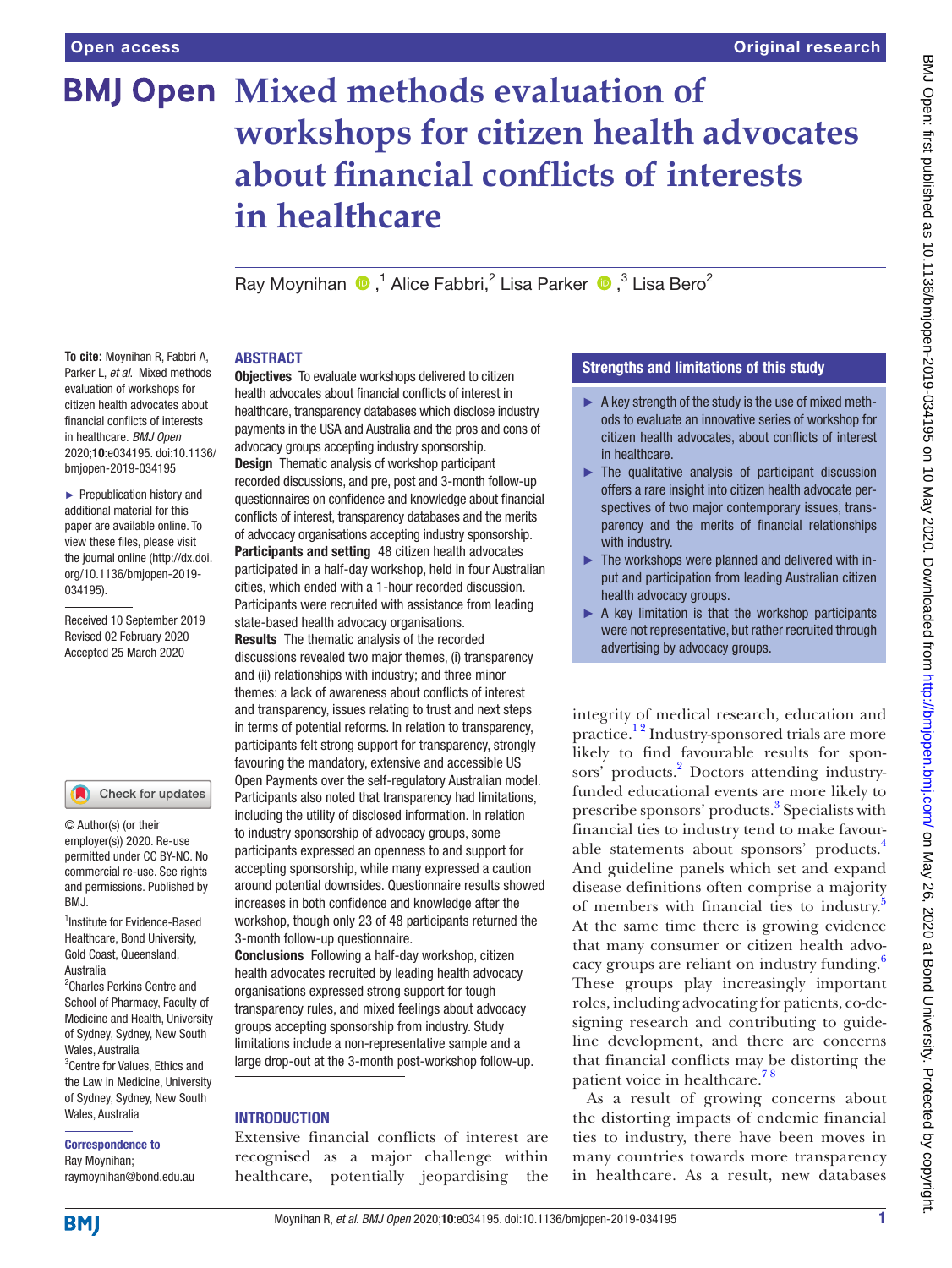are becoming available with details about ties between industry, individuals and organisations. In the USA, a series of high-profile congressional investigations into financial conflicts of interest in healthcare ultimately led to the passing of a bipartisan law, *The Physician Payments Sunshine Act*, commonly known as the Sunshine Act. As a result of this law, since 2013 pharmaceutical companies have had to disclose all payments to doctors in a highly accessible government-run database, called Open Payments. ([https://www.cms.gov/open](https://www.cms.gov/openpayments/)[payments/\)](https://www.cms.gov/openpayments/). In 2018, new legislation was introduced in the USA proposing to extend the existing law, so that all industry payments to advocacy groups would have to be disclosed in the database.<sup>[9](#page-7-8)</sup> Australia, like many countries, does not have legally binding mandatory disclosure, although its industry-controlled system does include disclosure of payments to consumer groups.<sup>[10](#page-7-9)</sup>

Alongside moves to transparency, there are growing calls for more independence between industry and other sectors within healthcare, including in research, education and practice,<sup>[1](#page-7-0)</sup> particularly in light of growing evidence of the problems of overdiagnosis and overuse within healthcare.<sup>11</sup> For example, the British Medical Journal (*BMJ*) has undertaken a number of independence initiatives, such as excluding authors with financial ties from publishing educational content or clinical guidelines, and ending advertising revenues from breast milk substitute manufacturers.<sup>11</sup> Others have advocated that the leadership of influential professional medical associations, responsible for much research and education, should be entirely free of financial ties to industry.[12](#page-7-11)

There have been limited attempts to share the evidence about financial conflicts of interest in healthcare in nonmedical settings. Odierna and colleagues conducted and evaluated workshops for non-medical participants in the USA, which included citizen/consumers, and covered elements related to financial conflicts of interest.<sup>13 14</sup> In Australia, we have previously conducted two workshops with journalists, introducing the evidence about financial conflicts of interest and interacting with transparency databases,<sup>15 16</sup> though without any evaluation. In light of the importance of public understanding of financial conflicts of interest, $\frac{1}{1}$  increasing scrutiny of industry funding of advocacy groups<sup>8</sup> and calls for greater independence, $\frac{11}{1}$  $\frac{11}{1}$  $\frac{11}{1}$  we aimed to evaluate workshops which introduced citizens to financial conflicts of interest and transparency databases, and engendered discussion about industry sponsorship of advocacy organisations. While the terms 'consumer', 'patient', 'citizen' and 'advocate' are all used, for the purposes of consistency, we have used 'citizen' in this manuscript.

## **METHOD**

#### **Summary**

We worked with leading state-based Australian citizen (or consumer) peak health organisations to recruit people involved in advocacy to attend a half-day workshop, in

each of four state capital cities in Australia. We used both quantitative and qualitative methods to evaluate workshops which: (i) introduced participants to the evidence about the extent and impacts of financial conflicts of interest in healthcare; (ii) introduced workshop participants to the transparency databases, from the USA and Australia, which feature details including the financial ties to industry, of individual health professionals, researchers and consumer groups; (iii) facilitated discussion among participants about financial conflicts of interest including their relevance to citizen health advocacy organisations. For the small quantitative component, we evaluated the workshop using very brief questionnaires to measure effects on knowledge and confidence about financial conflicts of interest and transparency databases, pre, post and after 3months. The questionnaires were based on similar tools used previously by Odierna and colleagues. $^{14}$  $^{14}$  $^{14}$ For the qualitative evaluation, we evaluated transcripts of 1-hour facilitated discussions with all participants which were recorded at the end of each workshop, drawing on framework analysis methods previously used in a research project with community focus groups, $17$  and based on the methods outlined by Ritchie and colleagues.<sup>[18](#page-7-17)</sup>

## Workshop content

The content of the 4-hour workshop was based on similar workshops on conflicts of interests, delivered to Australian journalists, with support from Cochrane Australia,<sup>1516</sup> but modified for citizen participants. The workshop materials consisted of a series of short didactic PowerPoint presentations, ([online supplementary file 1\)](https://dx.doi.org/10.1136/bmjopen-2019-034195) followed by a series of small-group activities and discussions. The structure of the workshop opened with an introduction to definitions of conflicts of interest in healthcare, followed by four main sections (see [box](#page-2-0) 1.) Workshop content was developed and delivered by two academic researchers who conduct research on the impacts of conflicts of interest

## Box 1 Content of workshops for citizen health advocates

<span id="page-2-0"></span>The first section introduced evidence about industry sponsorship of research and medical education. The first small group session used the Australian transparency database<sup>22</sup> which included company provided PDFs to find examples of industry sponsored educational events.\*

The second section introduced evidence about industry sponsorship of individual scientists, or 'key opinion leaders', and the small-group exercise involved live searching of the US Open Payments database to find disclosures of individual doctors.

The third section focussed on industry funding of patient/advocacy groups, and the small-group exercise involved live searching of the Australian transparency database to find and discuss examples of advocacy groups receiving funding.

The fourth section involved a recorded 1-hour discussion, to explore participants views and feelings about the workshop content. While a structured guide was available, the aim was for an open and freeflowing discussion.

\*One of several elements of the Australian transparency system moved from PDFs to a searchable database in August 2019.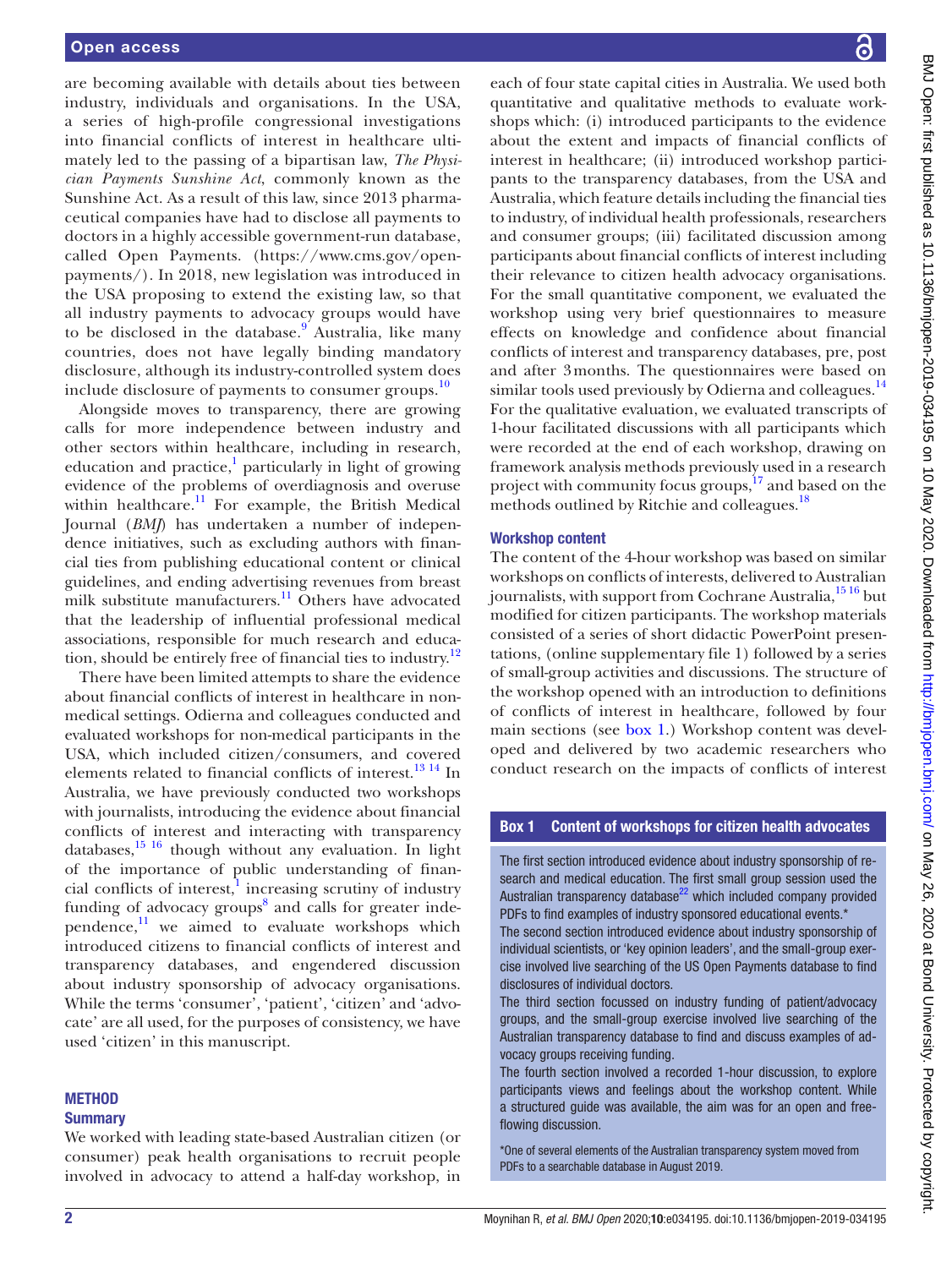on research and practice, and have previously conducted qualitative research including focus groups, authors RM (male) and LB (female), who disclosed their conflicts of interests, and interests in the topic, at the beginning of the workshop.

## Workshop recruitment

Participants were recruited with assistance from each of the state-based peak or umbrella groups which hosted a workshop. Each organisation sent a short description of the workshop to their networks. Participation was open to both organisation staff, and citizens connected to the organisation. Interested participants were sent an Explanatory Statement [\(online supplementary file 2\)](https://dx.doi.org/10.1136/bmjopen-2019-034195) about the workshops and evaluation research, and all signed consent forms before participating. We aimed to recruit between 50 and 100 participants, at up to five workshops. Participants were not reimbursed, but received travel assistance when requested, and refreshments and a light lunch, provided by the citizen organisations and in one instance, the University of Sydney. LB and RM paid for their own travel expenses.

## Workshop evaluation and analysis

The theoretical framework underpinning the qualitative aspects of the study, was drawn from the phenomenology approach, which seeks to comprehend the 'constructs, concepts or ideas people use in everyday life to make sense of their world'.<sup>[18](#page-7-17)</sup> The methods used to evaluate the themes of the 1-hour recorded discussions with participants were a simplified version of 'framework analysis' method as described by Ritchie and colleagues<sup>18</sup> and used previously by Moynihan and colleagues.<sup>17</sup> Two authors, RM and AF independently assessed the transcripts of all four workshops and developed a draft framework of themes and subthemes, in Excel. These were merged and shared with co-authors LP and LB, who each read one transcript, and offered feedback on the themes and subthemes. RM and AF then each coded all four transcripts to the framework, and preliminary findings were shared with co-authors for comment, and then refined.

The quantitative evaluation of confidence and knowledge was a simple, very brief questionnaire, [\(online](https://dx.doi.org/10.1136/bmjopen-2019-034195) [supplementary file 3\)](https://dx.doi.org/10.1136/bmjopen-2019-034195) based on the short questionnaire used by Odierna and colleagues in evaluating a similar workshop on critical appraisal, which was based on validated and previously used instruments, $14$  and modified during pilot testing. Six questions about confidence covered: confidence in explaining a financial conflict of interest, and a systematic review of studies; confidence in ability to use the Australian transparency database, and the US database; confidence in ability to discuss evidence about the impacts of industry sponsorship of research, and the pros and cons of accepting industry sponsorship from a pharmaceutical company. Three questions about knowledge covered the most reliable source of evidence, the source of information on industry payments in

Australia and the minimum threshold of payment for disclosure in the USA.

The questionnaire was given to participants prior to the start of the workshop, at the conclusion and was emailed 3months later, with one email reminder. The pre-questionnaire also asked basic demographic questions including: how participants would describe themselves, gender, education and age. For the quantitative analysis, for each confidence question, we compared the proportion of respondents who indicated 4 or 5 on a 1 to 5 scale of confidence, pre workshop, post workshop and at 3months, using McNemar's test. For each knowledge question in our questionnaire, we compared the proportion of correct answers, pre and post workshop, and at 3months, using McNemar's test.

## Research team

In line with the Consolidated criteria for Reporting Qualitative research checklist for the reporting qualitative research, $19$  we report that we have expertise across overdiagnosis, pharmacy, research integrity, public health ethics, medicine and evidence-informed practice. RM is a postdoctoral researcher with a long-term interest in conflicts of interest, greater independence between industry and other sectors within healthcare and overdiagnosis. AF is a postdoctoral researcher whose work focusses on pharmaceutical policy and commercial influences on health. LP is a bioethicist, medical clinician and a postdoctoral researcher whose work focusses on pharmaceutical policy and commercial influences in health. LB uses mixed methods in her research on bias, conflicts of interest, research integrity and research implementation in biomedicine and public health, which spans decades.

All workshop participants read the Explanatory Statement and gave written informed consent.

## Patient and public involvement

Staff from leading state-based citizen/consumer health organisations gave feedback on the plans to deliver and evaluate the workshops, helped recruit participants, hosted three of the workshops and co-hosted the fourth.

## **RESULTS**

Four organisations agreed to host a workshop in a state capital city: Health Consumers Queensland in Brisbane; Health Consumers New South Wales in Sydney; Health Issues Centre in Melbourne and the Health Consumers Alliance of South Australia, Inc, in Adelaide. A total of 48 participants took part in the workshops, with an average age of 60, and basic demographic information is available in [table](#page-4-0) 1.

# Qualitative findings

# **Summary**

The structured guide for the recorded 1-hour discussion proved largely redundant, as participants enthusiastically engaged in discussion about the material covered in the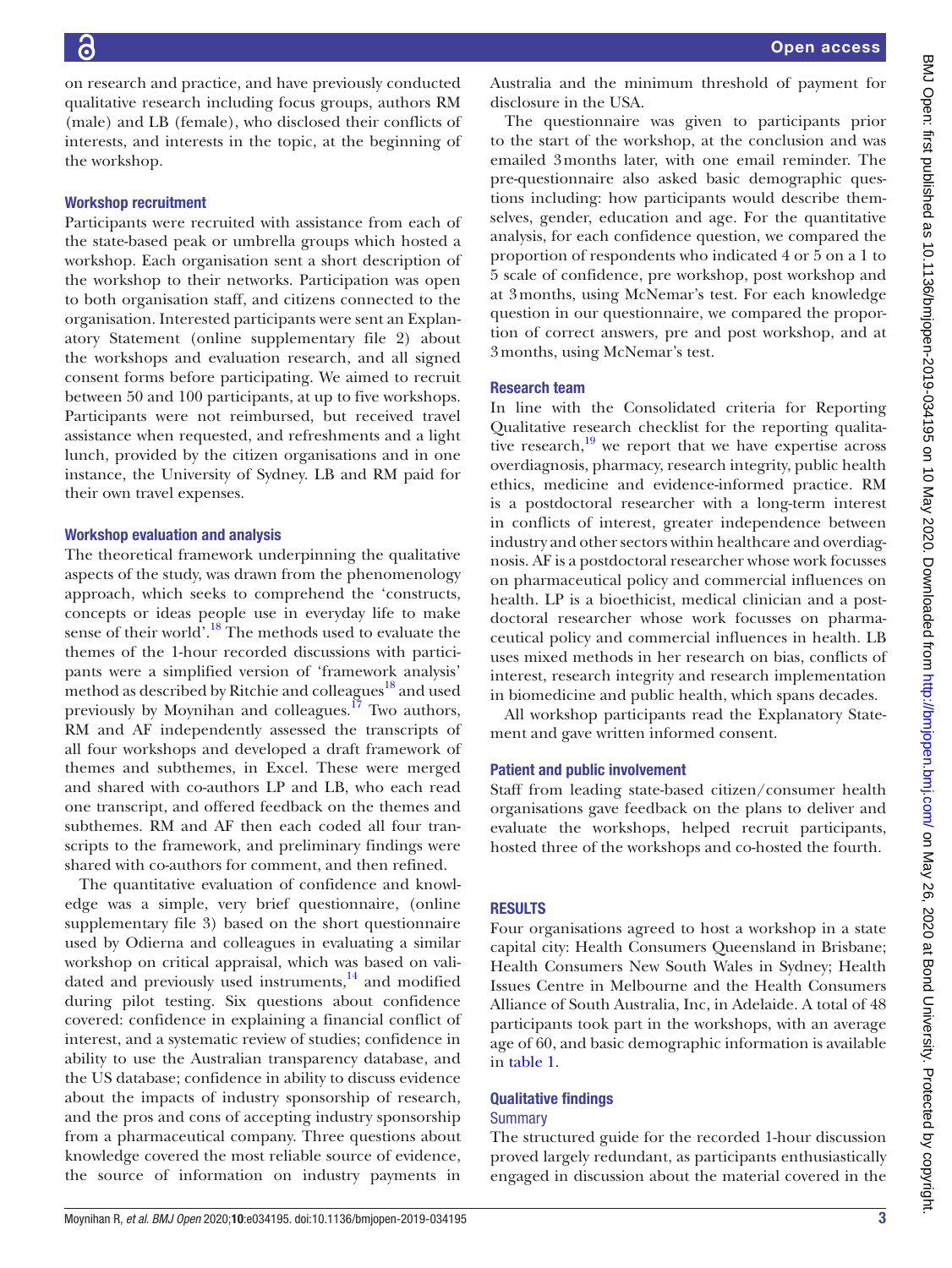<span id="page-4-0"></span>

| Table 1 Workshop participant characteristics. (n=48) |    |
|------------------------------------------------------|----|
| How would you describe yourself*                     |    |
| Consumer/carer                                       | 26 |
| Advocate                                             | 29 |
| Staff member of consumer group                       | 8  |
| Gender                                               |    |
| Female                                               | 41 |
| Male                                                 | 7  |
| Education                                            |    |
| University                                           | 45 |
| Other                                                | З  |

\*Not-mutually exclusive categories.

workshop. Our framework analysis of the transcripts of the four recorded discussions revealed two major themes, and three minor themes. The first major theme was transparency, with a range of views and feelings, but overall very strong support for public disclosure of financial relationships between industry and other players within healthcare, including professionals and advocacy groups. The second major theme was about financial relationships between industry and advocacy organisations, with discussions featuring an openness to and sometimes support for relationships, as well as common and strong concerns about potential downsides. Minor themes included: a general lack of awareness about the evidence around conflicts of interest and transparency databases; trust, which emerged briefly in discussions in different ways and next steps, in terms of possible reforms.

## **Transparency**

The dominant theme of the recorded discussions was around the importance of transparency, with almost universal support for the idea of improving transparency systems to maximise disclosure. After using both the USA and Australian databases in exercises during the workshop, participants were able to compare both systems. Two important subthemes were the weakness of the Australian system as compared with the strengths of the US system, and the limits to the impacts of transparency alone.

## Strength of US transparency database and weakness of Australian database

The US Open Payments transparency database was discussed very positively by many of the participants, described variously as: *'*absolutely fantastic'*, '*far more extensive'*, '*much more accessible'*,* 'far superior'*,* 'much more transparent'. The Australian database, managed by the pharmaceutical industry under a self-regulated system, rather than run by the national government, was criticised as much harder to search, much less extensive due to exclusion of hospitality payments and not mandatory. At the time of the workshops Australian data was only available in individual PDFs supplied from each company. Yeah, it's like we put something there, there you go, we're being transparent, but we don't want you to actually know how to actually find anything and if you do, you're going to spend the next 3weeks stuck in this rabbit hole…

## The limitations of transparency

While transparency was strongly supported, it was not regarded by all participants as a panacea for addressing the problem of financial conflicts of interest. It was viewed by some as a 'really important first step' towards more independence, but for others transparency had limited utility.

I'm not sure whether increased transparency will change the culture; and I think it is a cultural problem that exists between doctors and the pharmaceutical and the medical technology companies and it is dangerous, very.

## Relationships with industry

The second key theme was discussion of potential positives and potential negatives of financial relationships between citizen/patient/consumer groups and industry sponsors. While there was some support for the idea from some participants, and an openness to it, there was much more discussion of potential downsides. Importantly, while pharmaceuticals is the most identifiable industry in healthcare, there was a common view that similar debates apply to other industries, including device-makers or private insurers.

## Positive views of ties with industry

While several participants expressed an openness to the positive impacts of accepting industry sponsorship, one participant repeatedly offered very strong endorsement of the relationship. A key argument in favour of sponsorship from industry was that sometimes it is the only source of funding, that there is not enough non-industry funding, and funding is needed to enable citizen groups to undertake valuable advocacy and produce materials for patients:

…if the pharmaceutical companies weren't funding it…who would? You wouldn't get it from anybody else

The concern expressed was that valuable activities of advocacy groups may stop if industry sponsorship was lost:

…in consumer advocacy groups, the main one that I'm involved with, we don't receive any funding at all, but I know of other groups that have and it's been used in a very appropriate way and it's raised awareness, it's created fundraising, awareness with government and ultimately influencing more funding for particular research…

Other support for industry sponsorship came from participants involved with groups who accepted it, who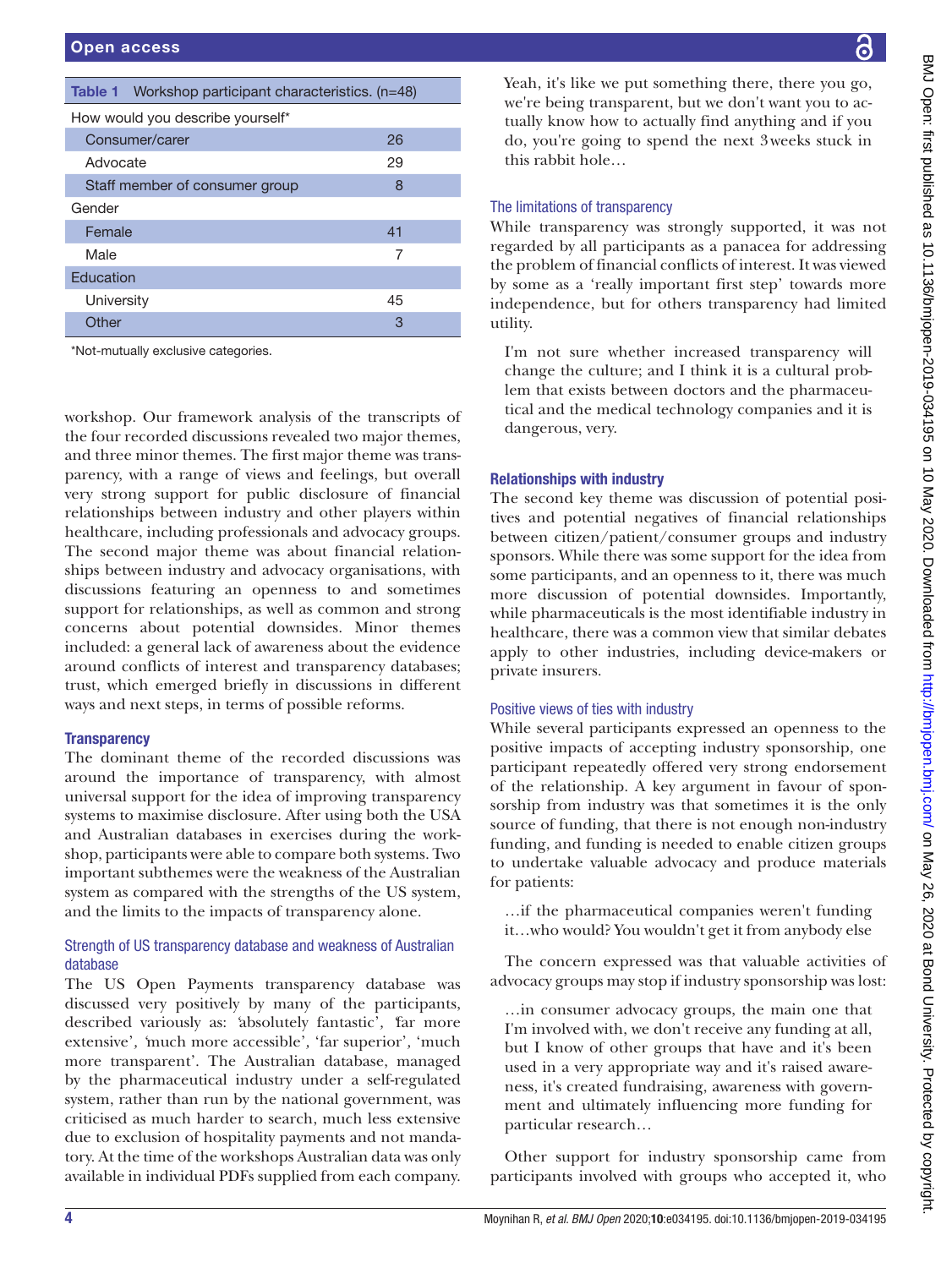argued there was benefit, and there was no evidence of unhealthy influence:

As I mentioned before, I'm part of an organisation that relies quite heavily on that and so I see the benefits all the time. I, to this point, haven't seen any negatives from it, so I just see all the work that it's doing and what it can potentially be doing

Another participant reflected that sponsorship was more acceptable, given that advocacy groups did not prescribe:

…in terms of then their real influence, they're not actually the prescribers of the medication.

## Negative views of industry sponsorship

The most common concern from participants was that industry sponsorship would bring potentially unhealthy influences or biasses to their activities:

…you're going to think more favourably of that company. Anybody that's going to sponsor you, you're going to be more favourable towards…

One specific potential impact of pharmaceutical company sponsorship on advocacy groups which came up in discussion was the possibility the group may be used as part of the marketing of a product, including lobbying for listing for reimbursement on Australia's national formulary, the Pharmaceutical Benefits Scheme, or PBS.

…it is my understanding that there is encouragement by pharmaceutical companies for patient - perspective patients, shall we say, to write to the PBS prior to listing in an effort to get products listed.

The threat that sponsorship poses to independence was another issue which emerged in discussion:

…we've been really clear that we want our policies to be fit for the purpose of our organisation and if we are saying we're 100 per cent independent volunteer organisation, then we're not going to accept money from pharmaceutical companies, because that would bias our independence

Responding to the view that industry sponsorship was often all that was available to fund advocacy activity, one participant stated:

my final comment would be something is not always better than nothing.

## Lack of awareness of evidence and databases

There was a general view that participants had not heard much about the existing research on conflicts of interest in healthcare, or the publicly accessible transparency databases:

We are all involved and reasonably knowledgeable and yet I think many of us, I have, been taken by surprise at what's happening

## **Trust**

The issue of trust came up a number of times in different ways during discussion. Some participants recognised that their groups independence was seen by patients as a reason for their trustworthiness :

People phone our information phone line and say, what doctor should I see, should I take this drug, they're asking—and we say, we can't give medical advice, but they ask us because they trust us.

Other participants noted that ties with industry might be seen by some to threaten both their independence and reputation:

The question really needs to be raised to clinicians and to patient support groups about how their reputation comes across

One participant thought that wider public debate about conflicts of interest might undermine public trust:

I actually worry a little bit about this topic getting out there, because it does destroy trust

And others thought transparency could help to build trust:

I think the whole question is really important and this thing about trust and transparency is really, really important.

## Next steps

In discussion about possible future reforms, as mentioned above there was strong support for greatly enhanced transparency rules, in line with the mandatory government-run US system, but extended to cover other industries active in health, and to cover all payments to all organisations, including advocacy groups. In relation to industry sponsorship of advocacy groups, participants felt a need for more scrutiny of what sponsors wanted in return, new policies to help guide relationships and wider awareness-raising and debate about pros and cons of sponsorship, within a context of respect:

…getting back to the patient groups, I really, really feel that however (the topic of financial relationships with industry) is targeted has to be done with a great deal of sensitivity if you're opposing that, because we're talking about people and their narrative and there is so much power in the narrative and so that has to be honoured. So if you're actually going to come up in any way at all, it's not from a point of discrediting, it's a means of opening up further and it can never be, well you're wrong and we're right because it can never be that.

## Quantitative findings

Analysis of the brief questionnaire found small improvements in confidence and knowledge. Forty-eight participants completed the pre and post questionnaires, with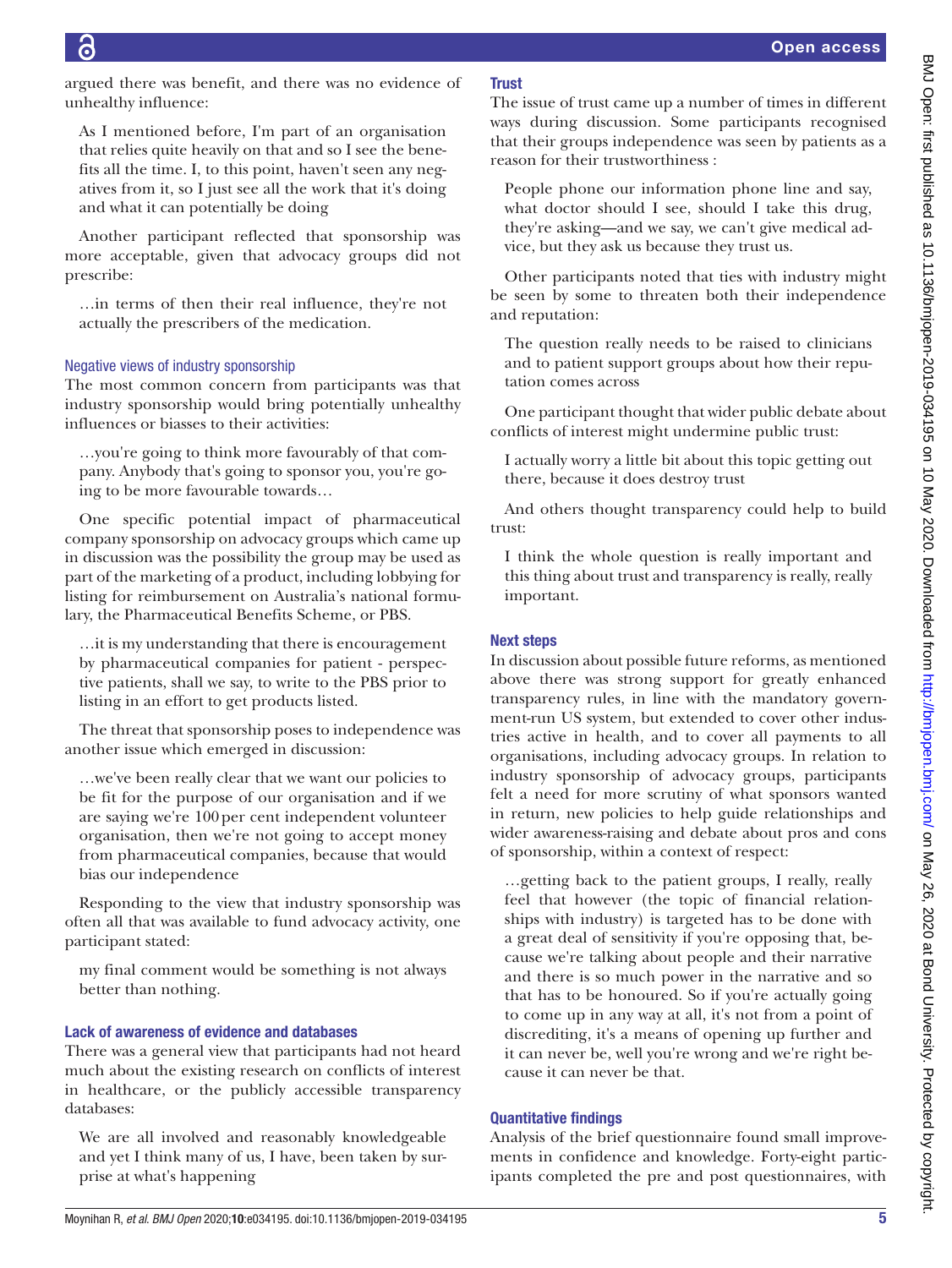minimal missing data for each question. Only 23 participants completed the questionnaire at 3 months follow-up. For all six questions about confidence in ability to understand and discuss concepts about conflicts of interest and ability to use databases, comparisons showed increases in confidence between pre and post workshop, and pre workshop and 3-month follow-up ([online supplementary](https://dx.doi.org/10.1136/bmjopen-2019-034195) [file 4](https://dx.doi.org/10.1136/bmjopen-2019-034195)).

As for knowledge, there were small but statistically significant increases in the number of correct answers to two of the three questions, between pre and post, and between pre and 3-month follow-up, using McNemar's test, with the important caveat that just under 50% of participants did not submit a questionnaire at 3 months ([online supplementary file 4](https://dx.doi.org/10.1136/bmjopen-2019-034195)). Reasons for not submitting were not solicited from participants. There were increases for question 8 (about which form of evidence is most reliable), and question 10 (about the threshold for disclosure in the USA). There was no statistically significant change in the numbr of correct answers to question 9, about the current best source of transparency information in Australia.

## **DISCUSSION**

Our results suggest an appetite among citizen health advocates and their organisations to understand and engage more with evidence and data about financial conflicts of interest in healthcare, and that accessible workshops on the topic can be successfully designed and delivered. Analysis of brief questionnaires given pre and post workshop and at 3 months follow-up suggest the potential for workshops to modestly improve confidence and knowledge around the major challenge of addressing financial conflicts of interest within healthcare. Qualitative analysis of recorded discussions indicates strong support for enhanced transparency rules, mixed feelings about the merits of advocacy groups accepting industry sponsorship and a need for more scrutiny and debate around these relationships.

Our study had important limitations. The primary limitation is that the sample of 48 participants was not designed to be representative: they were recruited via information from leading organisations, and clearly have an interest in the topic. Second, just over half of all participants did not return a questionnaire at 3months, despite one email and a friendly reminder. And third the number of participants is relatively small. The chief strength of the study was its novel ability to facilitate a more informed discussion among active citizen health advocates about the evidence on financial conflicts of interest. The study also offered an extremely rare opportunity to hear the voices of citizens reflecting on highly salient contemporary debates within healthcare around both transparency, and independence from industry. A final strength lies in demonstrating a capacity to design and deliver complex materials on these topics in non-medical settings.

To our knowledge this was one of the first projects to design and evaluate workshops for citizen advocates about the issue of financial conflicts of interest. Odierna and colleagues have previously evaluated workshops for nonmedical participants in the USA, which included some materials related to financial conflicts of interest.<sup>13</sup> <sup>14</sup> An analysis of the workshops published in 2012, which involved 102 consumers and 33 journalists, found improvements in confidence and knowledge in relation to critical appraisal of health evidence.<sup>14</sup> A later analysis demonstrated how the workshops on critical appraisal had successfully included material on the 'cycle of bias' in healthcare and detecting financial and other conflicts within medical research.<sup>13</sup>

Evidence and concerns about financial conflicts of interest are intersecting with evidence and concern about too much medicine, including the challenge of overdiagnosis, resulting in stronger calls for more independence from commercial influence in healthcare.<sup>11 20 21</sup> Notwithstanding important limitations, our study demonstrates it is both feasible and desirable to engage citizen advocacy organisations and their wider networks in a broader evidence-informed conversation about these challenges. Our findings suggest such workshops could feasibly be made available more broadly to both the general population, as well as within healthcare settings. On the question of transparency, participants expressed almost universal support for tough transparency rules, along the lines of the mandatory US system, strengthening the case for reform.[20](#page-7-19) One very practical outcome has been a new national meeting on these issues taking place in Australia in 2020, where citizen advocates will discuss the merits of industry funding and the challenges of finding funding from other sources.

Our results suggest three possible areas for future research. First, further qualitative research with citizen health advocates in different nations, about both transparency and the merits of independence, may be fruitful. Second, studies comparing processes and experiences with different transparency systems may be warranted. Third, more quantitative work on the ways in which industry sponsorship impacts in both hidden and tangible ways on advocacy groups is urgently needed. As emerged in the workshop discussions, like health professionals, and medical researchers, advocacy groups believe that they currently command a certain trust in the public imagination. As more groups become reliant on industry funding, and evidence about conflicts of interest becomes better known, the impacts on that trust are unclear.

Acknowledgements We thank the following for their engagement with and support for this project: Melissa Fox, Chief Executive Officer, Health Consumers Queensland; Pip Brennan, Executive Director, Health Consumers Council (WA); Ellen Kerrins, Manager Advocacy and Policy, Health Consumers Alliance of SA Inc; Danny Vadasz, Chief Executive Officer, Health Issues Centre (Vic) and Anthony Brown, Executive Director, Health Consumers NSW; from Cochrane Australia Shauna Hurley, Communications and Engagement and Steve McDonald, co-director.

Contributors RM and LB designed the study and presented at all workshops; RM, LB, AF and LP were involved in data analysis; RM wrote the first draft of the